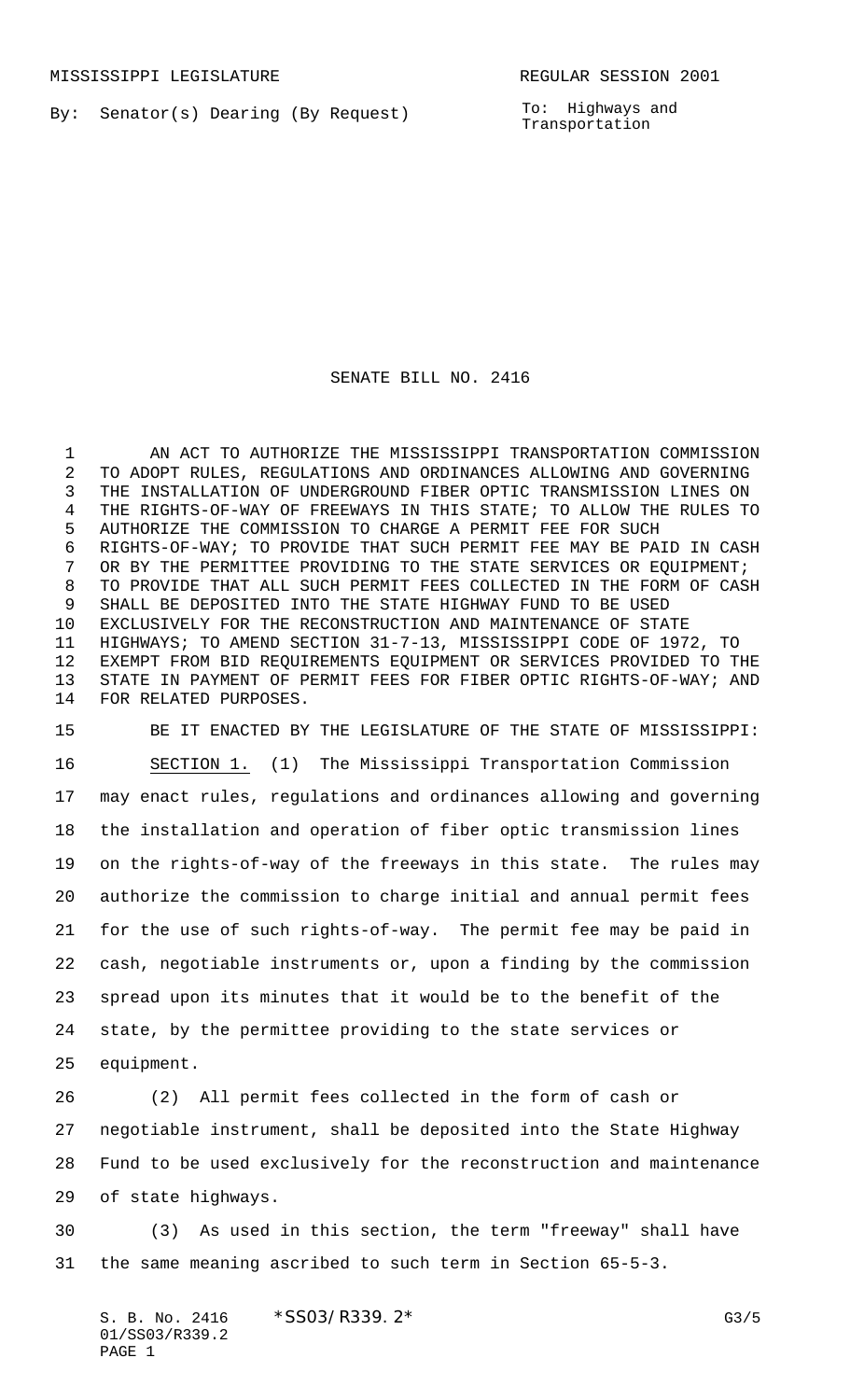SECTION 2. Section 31-7-13, Mississippi Code of 1972, is amended as follows:

 31-7-13. All agencies and governing authorities shall purchase their commodities and printing; contract for garbage collection or disposal; contract for solid waste collection or disposal; contract for sewage collection or disposal; contract for public construction; and contract for rentals as herein provided.

 (a) **Bidding procedure for purchases not over \$1,500.00.** Purchases which do not involve an expenditure of more than One Thousand Five Hundred Dollars (\$1,500.00), exclusive of freight or shipping charges, may be made without advertising or otherwise requesting competitive bids. Provided, however, that nothing contained in this paragraph (a) shall be construed to prohibit any agency or governing authority from establishing procedures which require competitive bids on purchases of One Thousand Five Hundred Dollars (\$1,500.00) or less.

S. B. No. 2416 \*SS03/R339.2\* 01/SS03/R339.2 PAGE 2 (b) **Bidding procedure for purchases over \$1,500.00 but not over \$10,000.00.** Purchases which involve an expenditure of more than One Thousand Five Hundred Dollars (\$1,500.00) but not more than Ten Thousand Dollars (\$10,000.00), exclusive of freight and shipping charges may be made from the lowest and best bidder without publishing or posting advertisement for bids, provided at least two (2) competitive written bids have been obtained. Any governing authority purchasing commodities pursuant to this paragraph (b) may authorize its purchasing agent, or his designee, with regard to governing authorities other than counties, or its purchase clerk, or his designee, with regard to counties, to accept the lowest and best competitive written bid. Such authorization shall be made in writing by the governing authority and shall be maintained on file in the primary office of the agency and recorded in the official minutes of the governing authority, as appropriate. The purchasing agent or the purchase clerk, or their designee, as the case may be, and not the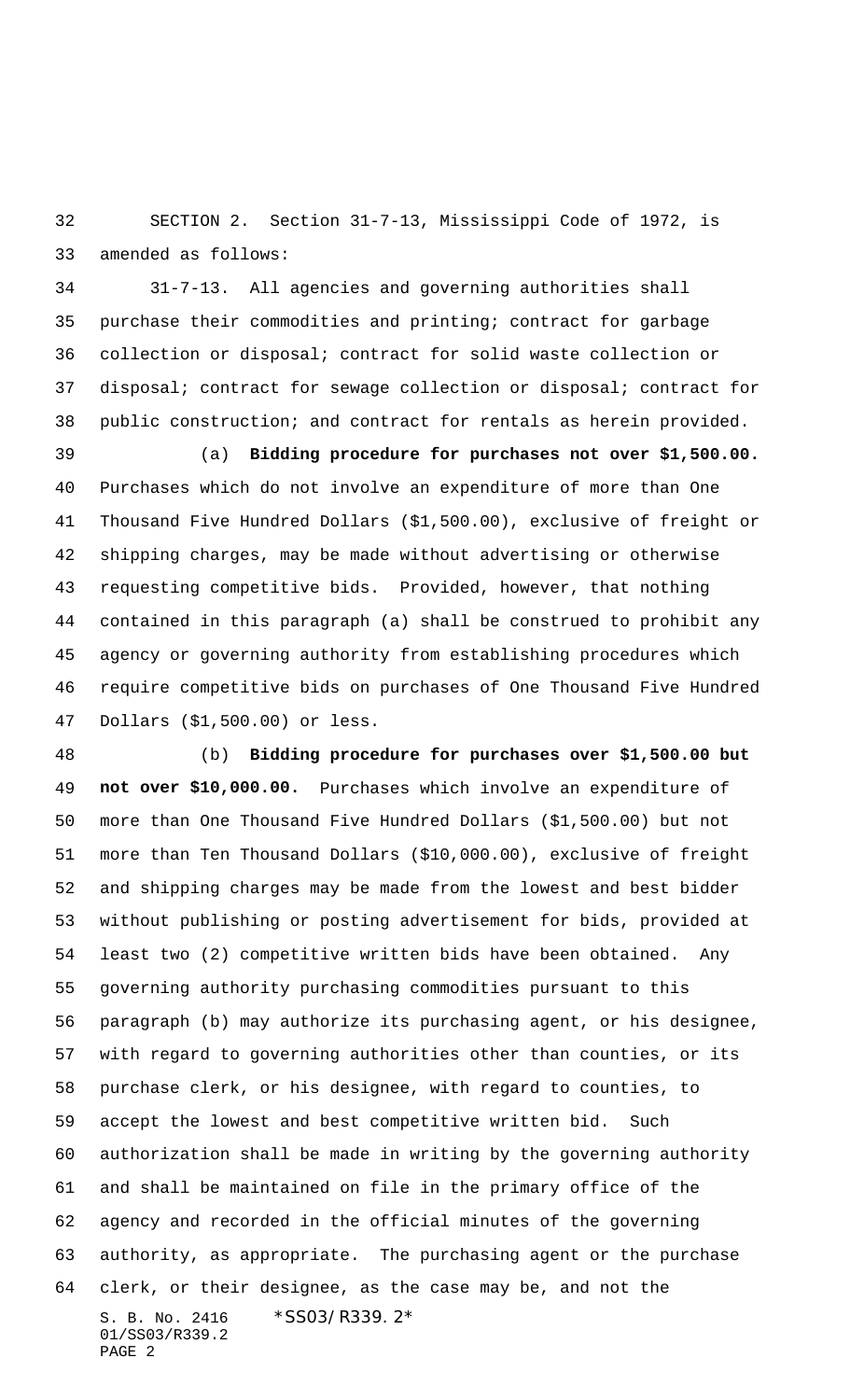governing authority, shall be liable for any penalties and/or damages as may be imposed by law for any act or omission of the purchasing agent or purchase clerk, or their designee, constituting a violation of law in accepting any bid without approval by the governing authority. The term "competitive written bid" shall mean a bid submitted on a bid form furnished by the buying agency or governing authority and signed by authorized personnel representing the vendor, or a bid submitted on a vendor's letterhead or identifiable bid form and signed by authorized personnel representing the vendor. Bids may be submitted by facsimile, electronic mail or other generally accepted method of information distribution. Bids submitted by electronic transmission shall not require the signature of the vendor's representative unless required by agencies or governing authorities.

(c) **Bidding procedure for purchases over \$10,000.00.**

S. B. No. 2416 \*SS03/R339.2\* 01/SS03/R339.2 PAGE 3 (i) **Publication requirement**. Purchases which involve an expenditure of more than Ten Thousand Dollars (\$10,000.00), exclusive of freight and shipping charges may be made from the lowest and best bidder after advertising for competitive sealed bids once each week for two (2) consecutive weeks in a regular newspaper published in the county or municipality in which such agency or governing authority is located. The date as published for the bid opening shall not be 89 less than seven (7) working days after the last published notice; however, if the purchase involves a construction project in which the estimated cost is in excess of Fifteen Thousand Dollars (\$15,000.00), such bids shall not be opened in less than fifteen (15) working days after the last notice is published and the notice for the purchase of such construction shall be published once each week for two (2) consecutive weeks. The notice of intention to let contracts or purchase equipment shall state the time and place at which bids shall be received, list the contracts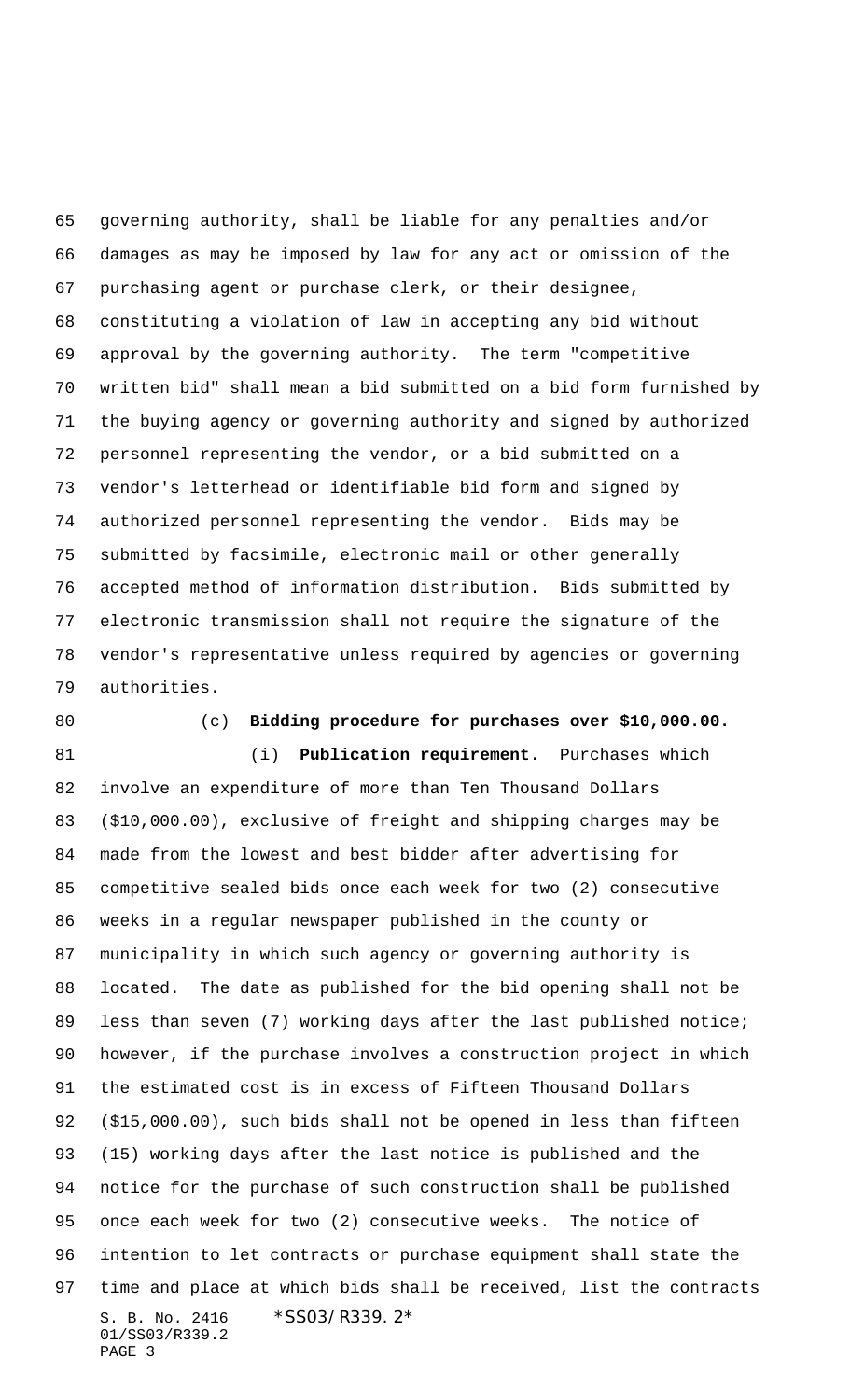to be made or types of equipment or supplies to be purchased, and, if all plans and/or specifications are not published, refer to the plans and/or specifications on file. If there is no newspaper published in the county or municipality, then such notice shall be given by posting same at the courthouse, or for municipalities at the city hall, and at two (2) other public places in the county or municipality, and also by publication once each week for two (2) consecutive weeks in some newspaper having a general circulation in the county or municipality in the above provided manner. On the same date that the notice is submitted to the newspaper for publication, the agency or governing authority involved shall mail written notice to, or provide electronic notification to the main office of the Mississippi Contract Procurement Center that contains the same information as that in the published notice.

 (ii) **Bidding process amendment procedure**. If all plans and/or specifications are published in the notification, then the plans and/or specifications may not be amended. If all plans and/or specifications are not published in the notification, then amendments to the plans/specifications, bid opening date, bid opening time and place may be made, provided that the agency or governing authority maintains a list of all prospective bidders who are known to have received a copy of the bid documents and all such prospective bidders are sent copies of all amendments. This notification of amendments may be made via mail, facsimile, electronic mail or other generally accepted method of information distribution. No addendum to bid specifications may be issued within forty-eight (48) working hours of the time established for the receipt of bids unless such addendum also amends the bid opening to a date not less than five (5) working days after the date of the addendum.

S. B. No. 2416 \*SS03/R339.2\* 01/SS03/R339.2 PAGE 4 (iii) **Filing requirement**. In all cases involving governing authorities, before the notice shall be published or posted, the plans or specifications for the construction or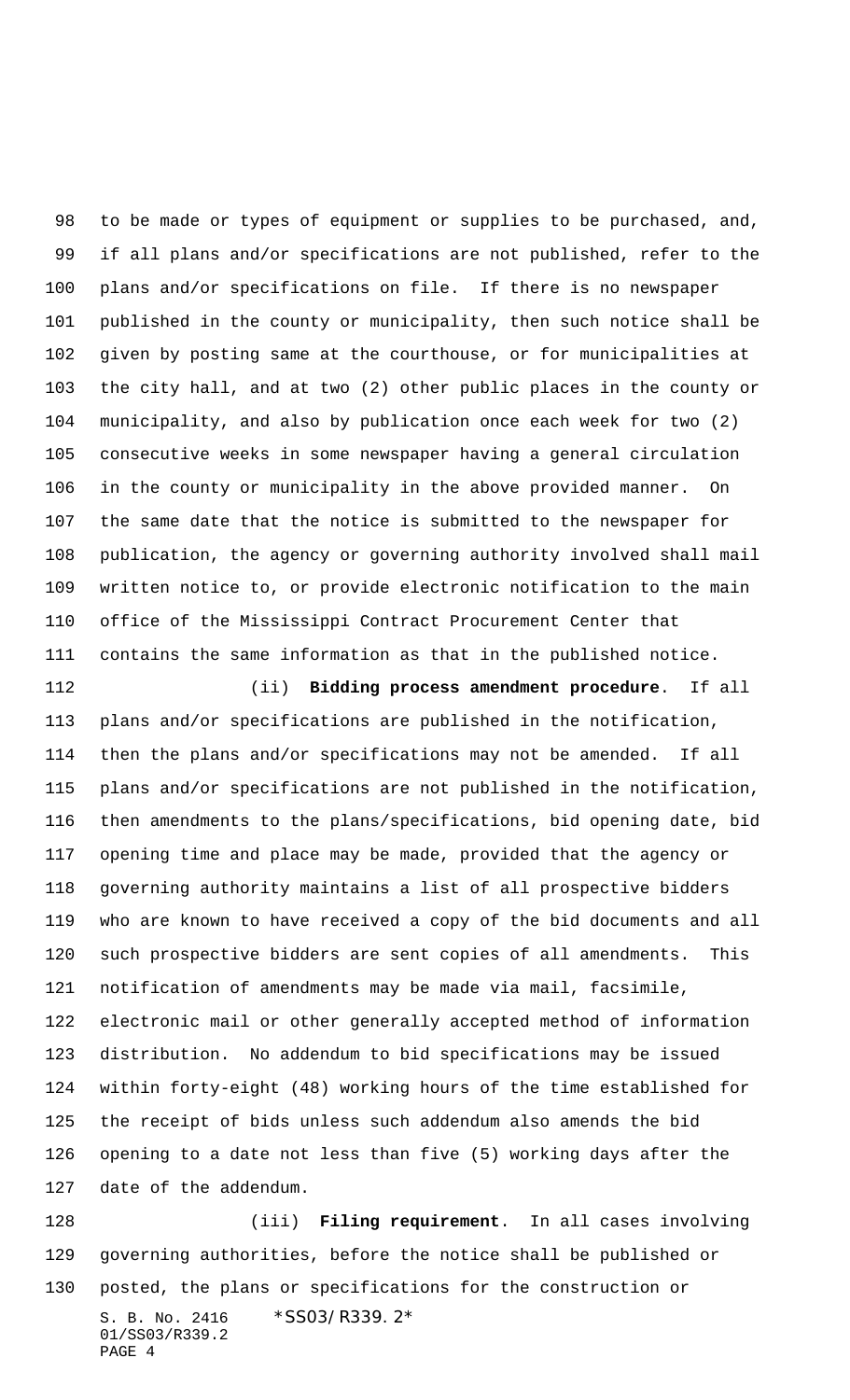equipment being sought shall be filed with the clerk of the board of the governing authority. In addition to these requirements, a bid file shall be established which shall indicate those vendors to whom such solicitations and specifications were issued, and such file shall also contain such information as is pertinent to the bid.

 (iv) **Specification restrictions**. Specifications pertinent to such bidding shall be written so as not to exclude comparable equipment of domestic manufacture. Provided, however, that should valid justification be presented, the Department of Finance and Administration or the board of a governing authority may approve a request for specific equipment necessary to perform a specific job. Further, such justification, when placed on the minutes of the board of a governing authority, may serve as authority for that governing authority to write specifications to require a specific item of equipment needed to perform a specific job. In addition to these requirements, from and after July 1, 1990, vendors of relocatable classrooms and the specifications for the purchase of such relocatable classrooms published by local school boards shall meet all pertinent regulations of the State Board of Education, including prior approval of such bid by the State Department of Education.

## (d) **Lowest and best bid decision procedure.**

S. B. No. 2416 \*SS03/R339.2\* 01/SS03/R339.2 PAGE 5 (i) **Decision procedure**. Purchases may be made from the lowest and best bidder. In determining the lowest and best bid, freight and shipping charges shall be included. Life-cycle costing, total cost bids, warranties, guaranteed buy-back provisions and other relevant provisions may be included in the best bid calculation. All best bid procedures for state agencies must be in compliance with regulations established by the Department of Finance and Administration. If any governing authority accepts a bid other than the lowest bid actually submitted, it shall place on its minutes detailed calculations and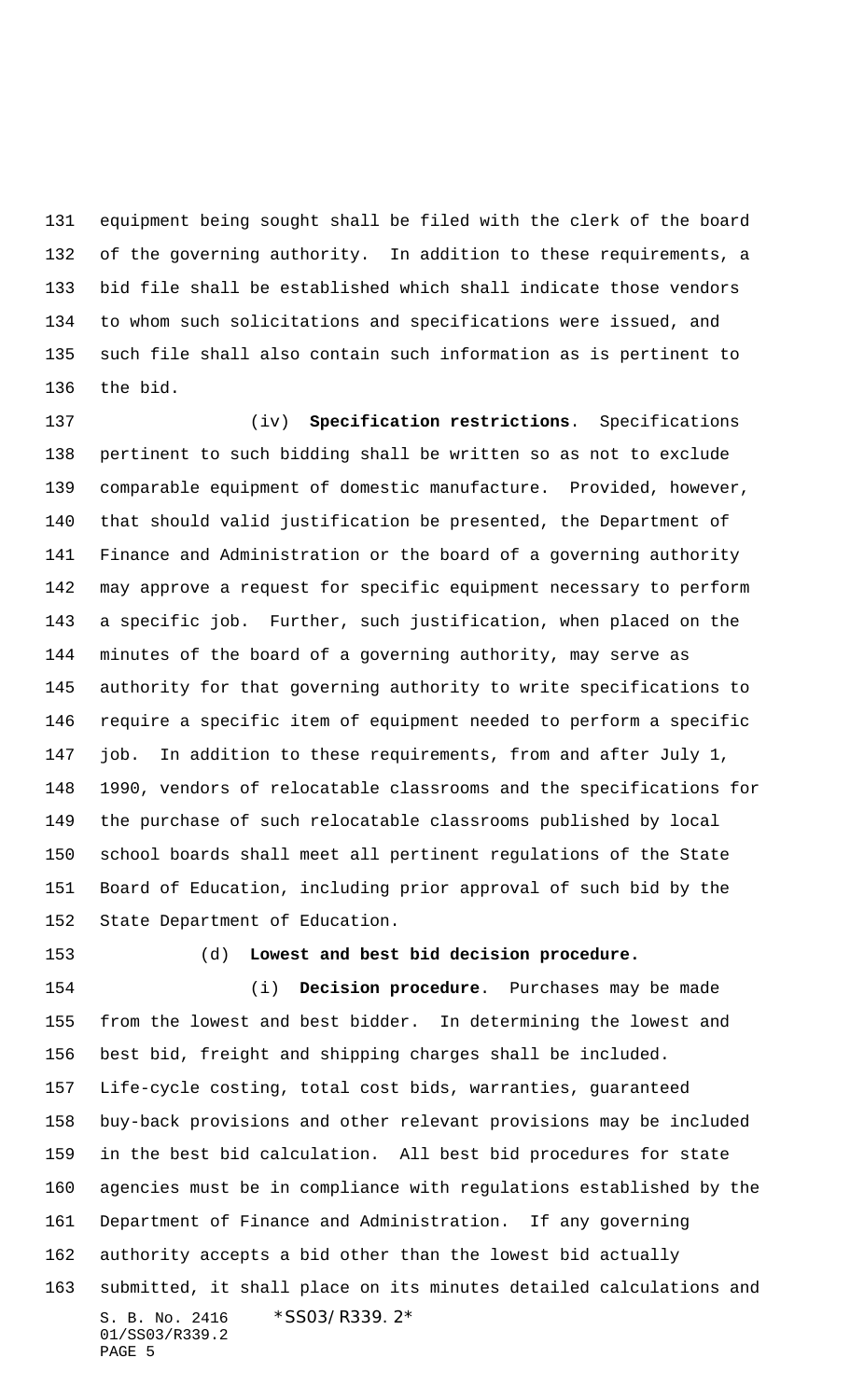narrative summary showing that the accepted bid was determined to be the lowest and best bid, including the dollar amount of the accepted bid and the dollar amount of the lowest bid. No agency or governing authority shall accept a bid based on items not included in the specifications.

 (ii) **Construction project negotiations authority**. If the lowest and best bid is not more than ten percent (10%) above the amount of funds allocated for a public construction or renovation project, then the agency or governing authority shall be permitted to negotiate with the lowest bidder in order to enter into a contract for an amount not to exceed the funds allocated.

S. B. No. 2416 \*SS03/R339.2\* 01/SS03/R339.2 PAGE 6 (e) **Lease-purchase authorization.** For the purposes of this section, the term "equipment" shall mean equipment, furniture and, if applicable, associated software and other applicable direct costs associated with the acquisition. Any lease-purchase of equipment which an agency is not required to lease-purchase under the master lease-purchase program pursuant to Section 31-7-10 and any lease-purchase of equipment which a governing authority elects to lease-purchase may be acquired by a lease-purchase agreement under this paragraph (e). Lease-purchase financing may also be obtained from the vendor or from a third-party source after having solicited and obtained at least two (2) written competitive bids, as defined in paragraph (b) of this section, for such financing without advertising for such bids. Solicitation for the bids for financing may occur before or after acceptance of bids for the purchase of such equipment or, where no such bids for purchase are required, at any time before the purchase thereof. No such lease-purchase agreement shall be for an annual rate of interest which is greater than the overall maximum interest rate to maturity on general obligation indebtedness permitted under Section 75-17-101, and the term of such lease-purchase agreement shall not exceed the useful life of equipment covered thereby as determined according to the upper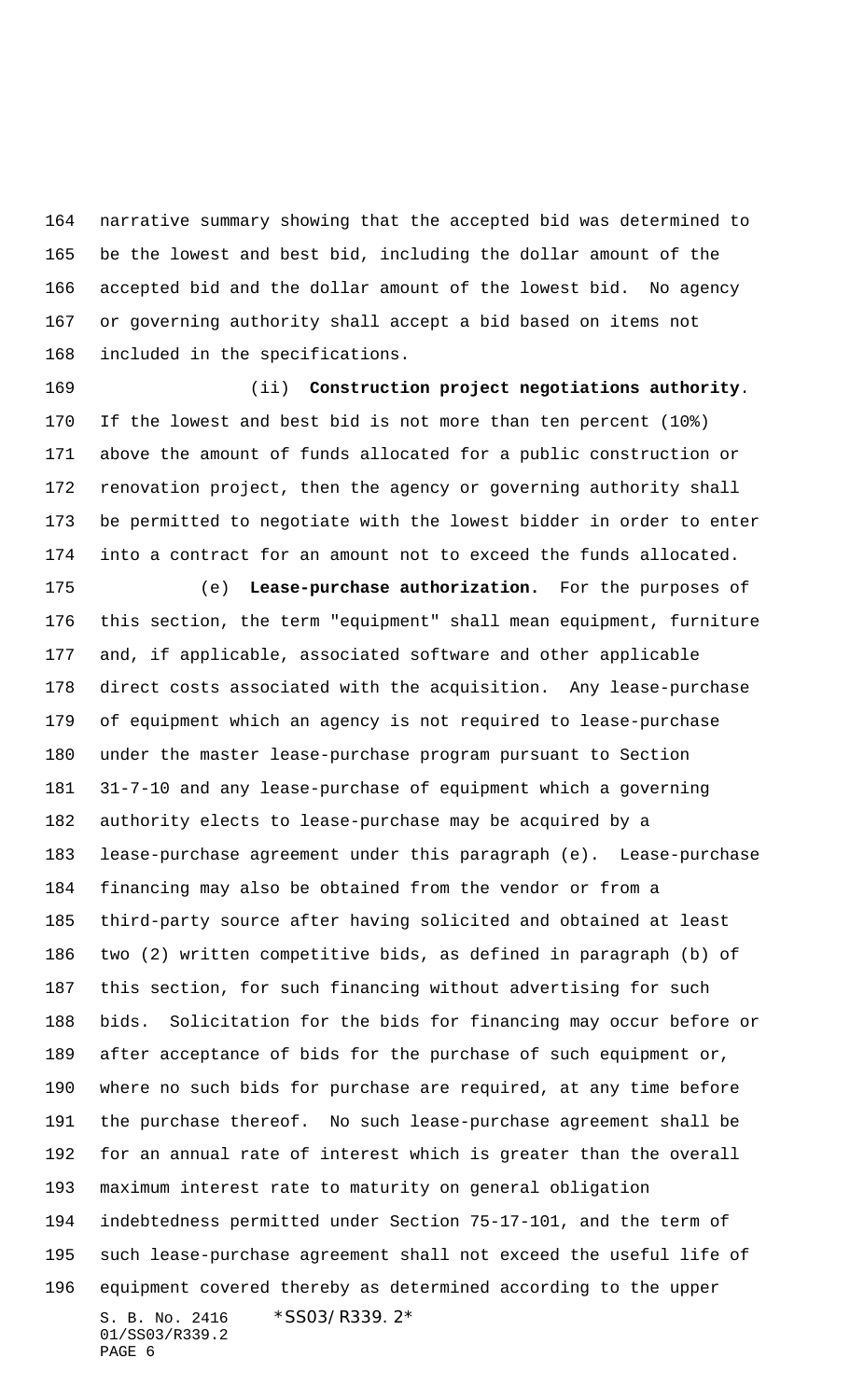limit of the asset depreciation range (ADR) guidelines for the Class Life Asset Depreciation Range System established by the Internal Revenue Service pursuant to the United States Internal Revenue Code and regulations thereunder as in effect on December 31, 1980, or comparable depreciation guidelines with respect to any equipment not covered by ADR guidelines. Any lease-purchase agreement entered into pursuant to this paragraph (e) may contain any of the terms and conditions which a master lease-purchase agreement may contain under the provisions of Section 31-7-10(5), and shall contain an annual allocation dependency clause substantially similar to that set forth in Section 31-7-10(8). Each agency or governing authority entering into a lease-purchase transaction pursuant to this paragraph (e) shall maintain with respect to each such lease-purchase transaction the same information as required to be maintained by the Department of Finance and Administration pursuant to Section 31-7-10(13). However, nothing contained in this section shall be construed to permit agencies to acquire items of equipment with a total acquisition cost in the aggregate of less than Ten Thousand Dollars (\$10,000.00) by a single lease-purchase transaction. All equipment, and the purchase thereof by any lessor, acquired by lease-purchase under this paragraph and all lease-purchase payments with respect thereto shall be exempt from all Mississippi sales, use and ad valorem taxes. Interest paid on any lease-purchase agreement under this section shall be exempt from State of Mississippi income taxation.

S. B. No. 2416 \*SS03/R339.2\* 01/SS03/R339.2 (f) **Alternate bid authorization.** When necessary to ensure ready availability of commodities for public works and the timely completion of public projects, no more than two (2) alternate bids may be accepted by a governing authority for commodities. No purchases may be made through use of such alternate bids procedure unless the lowest and best bidder, for reasons beyond his control, cannot deliver the commodities

PAGE 7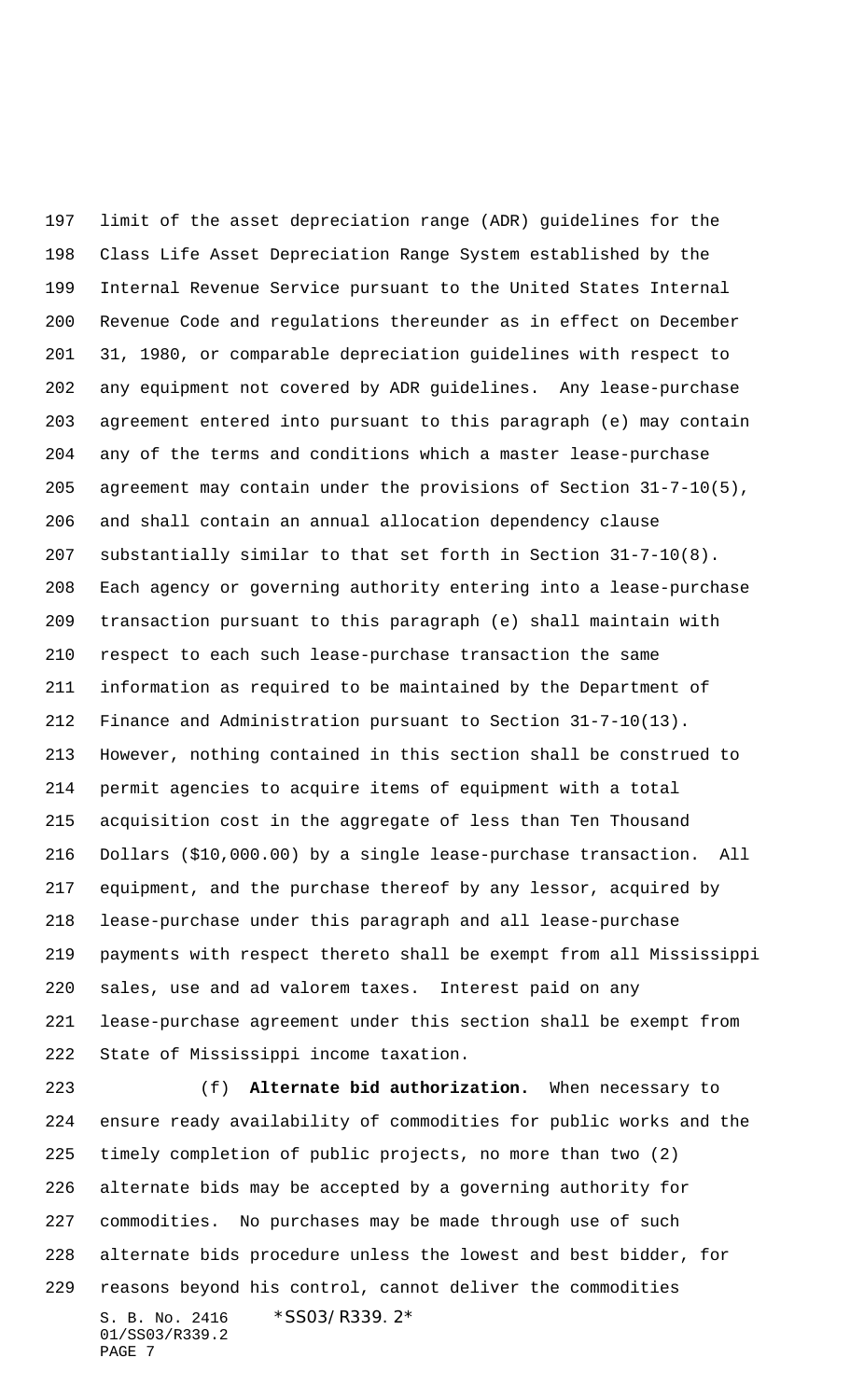contained in his bid. In that event, purchases of such commodities may be made from one (1) of the bidders whose bid was accepted as an alternate.

 (g) **Construction contract change authorization.** In the event a determination is made by an agency or governing authority after a construction contract is let that changes or modifications to the original contract are necessary or would better serve the purpose of the agency or the governing authority, such agency or governing authority may, in its discretion, order such changes pertaining to the construction that are necessary under the circumstances without the necessity of further public bids; provided that such change shall be made in a commercially reasonable manner and shall not be made to circumvent the public purchasing statutes. In addition to any other authorized person, the architect or engineer hired by an agency or governing authority with respect to any public construction contract shall have the authority, when granted by an agency or governing authority, to authorize changes or modifications to the original contract without the necessity of prior approval of the agency or governing authority when any such change or modification is less than one percent (1%) of the total contract amount. The agency or governing authority may limit the number, manner or frequency of such emergency changes or modifications.

S. B. No. 2416 \*SS03/R339.2\* 01/SS03/R339.2 PAGE 8 (h) **Petroleum purchase alternative.** In addition to other methods of purchasing authorized in this chapter, when any agency or governing authority shall have a need for gas, diesel fuel, oils and/or other petroleum products in excess of the amount set forth in paragraph (a) of this section, such agency or governing authority may purchase the commodity after having solicited and obtained at least two (2) competitive written bids, as defined in paragraph (b) of this section. If two (2) competitive written bids are not obtained the entity shall comply with the procedures set forth in paragraph (c) of this section.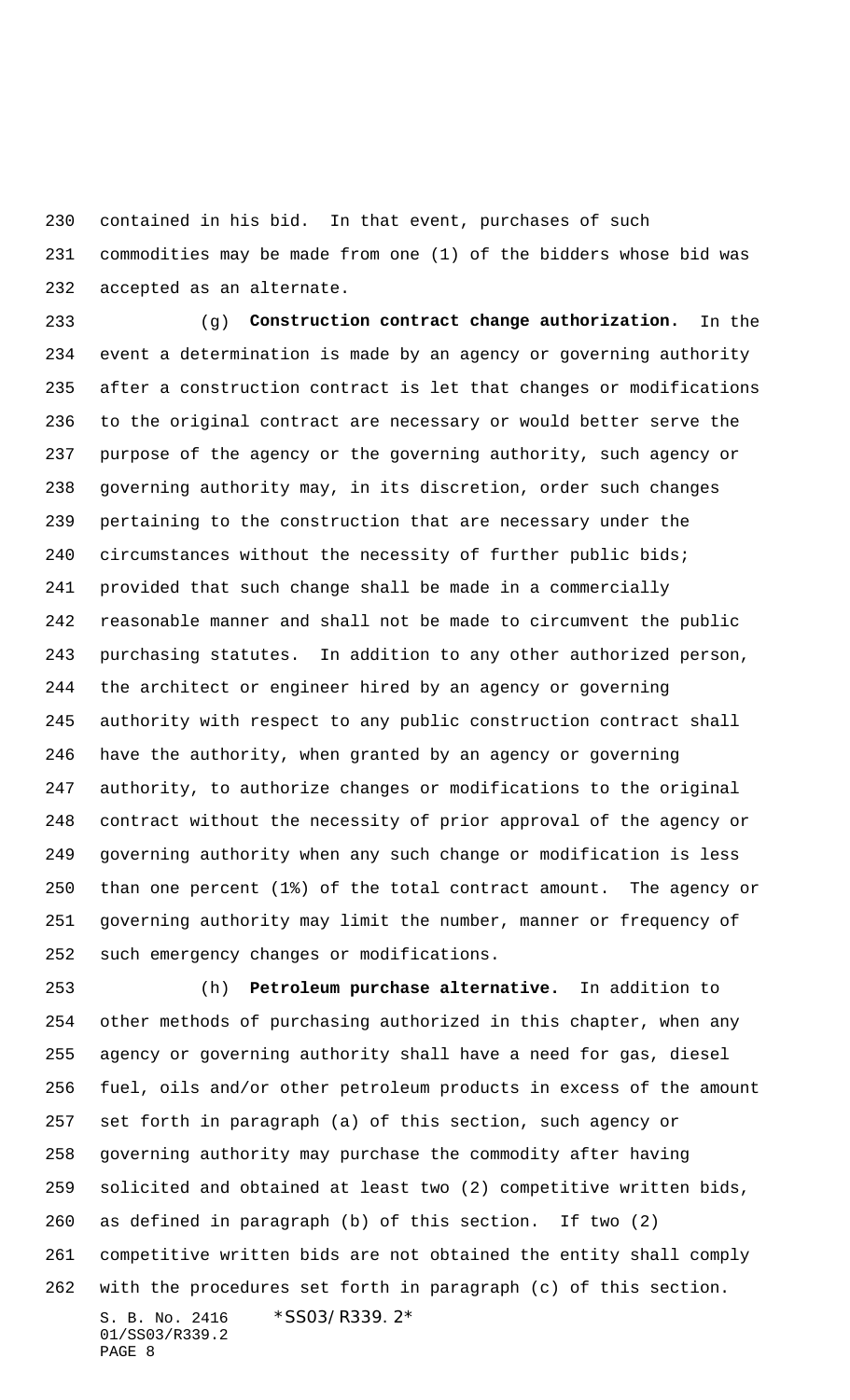In the event any agency or governing authority shall have advertised for bids for the purchase of gas, diesel fuel, oils and other petroleum products and coal and no acceptable bids can be obtained, such agency or governing authority is authorized and directed to enter into any negotiations necessary to secure the lowest and best contract available for the purchase of such commodities.

 (i) **Road construction petroleum products price adjustment clause authorization.** Any agency or governing authority authorized to enter into contracts for the construction, maintenance, surfacing or repair of highways, roads or streets, may include in its bid proposal and contract documents a price adjustment clause with relation to the cost to the contractor, including taxes, based upon an industry-wide cost index, of petroleum products including asphalt used in the performance or execution of the contract or in the production or manufacture of materials for use in such performance. Such industry-wide index shall be established and published monthly by the Mississippi Department of Transportation with a copy thereof to be mailed, upon request, to the clerks of the governing authority of each municipality and the clerks of each board of supervisors throughout the state. The price adjustment clause shall be based on the cost of such petroleum products only and shall not include any additional profit or overhead as part of the adjustment. The bid proposals or document contract shall contain the basis and methods of adjusting unit prices for the change in the cost of such petroleum products.

S. B. No. 2416 \*SS03/R339.2\* 01/SS03/R339.2 PAGE 9 (j) **State agency emergency purchase procedure.** If the executive head of any agency of the state shall determine that an emergency exists in regard to the purchase of any commodities or repair contracts, so that the delay incident to giving opportunity for competitive bidding would be detrimental to the interests of the state, then the provisions herein for competitive bidding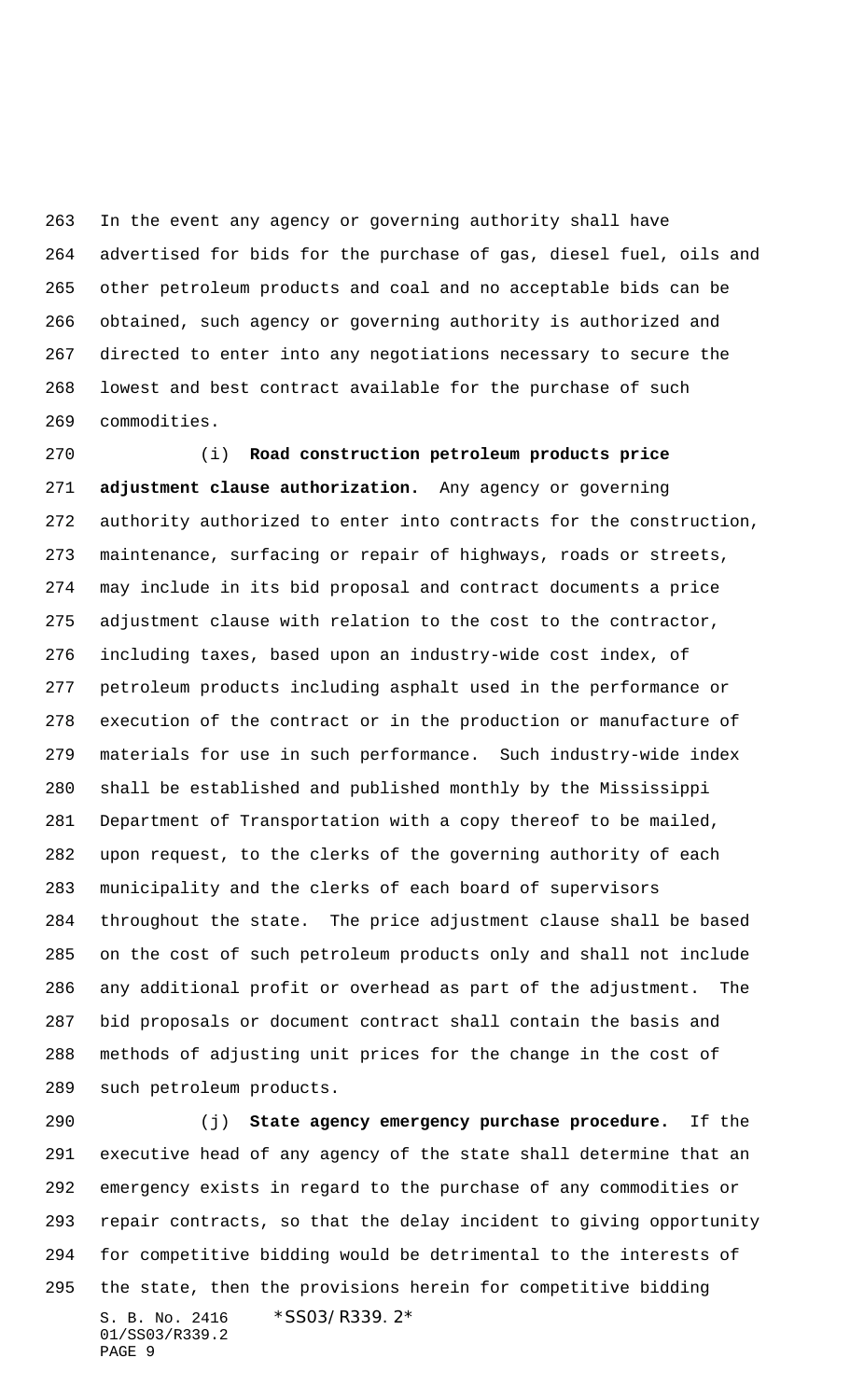shall not apply and the head of such agency shall be authorized to make the purchase or repair. Total purchases so made shall only be for the purpose of meeting needs created by the emergency situation. In the event such executive head is responsible to an agency board, at the meeting next following the emergency purchase, documentation of the purchase, including a description of the commodity purchased, the purchase price thereof and the nature of the emergency shall be presented to the board and placed on the minutes of the board of such agency. The head of such agency shall, at the earliest possible date following such emergency purchase, file with the Department of Finance and Administration (i) a statement under oath certifying the conditions and circumstances of the emergency, and (ii) a certified copy of the appropriate minutes of the board of such agency, if applicable.

 (k) **Governing authority emergency purchase procedure.** If the governing authority, or the governing authority acting through its designee, shall determine that an emergency exists in regard to the purchase of any commodities or repair contracts, so that the delay incident to giving opportunity for competitive bidding would be detrimental to the interest of the governing authority, then the provisions herein for competitive bidding shall not apply and any officer or agent of such governing authority having general or special authority therefor in making such purchase or repair shall approve the bill presented therefor, and he shall certify in writing thereon from whom such purchase was made, or with whom such a repair contract was made. At the board meeting next following the emergency purchase or repair contract, documentation of the purchase or repair contract, including a description of the commodity purchased, the price thereof and the nature of the emergency shall be presented to the board and shall be placed on the minutes of the board of such governing authority.

S. B. No. 2416 \*SS03/R339.2\* 01/SS03/R339.2 PAGE 10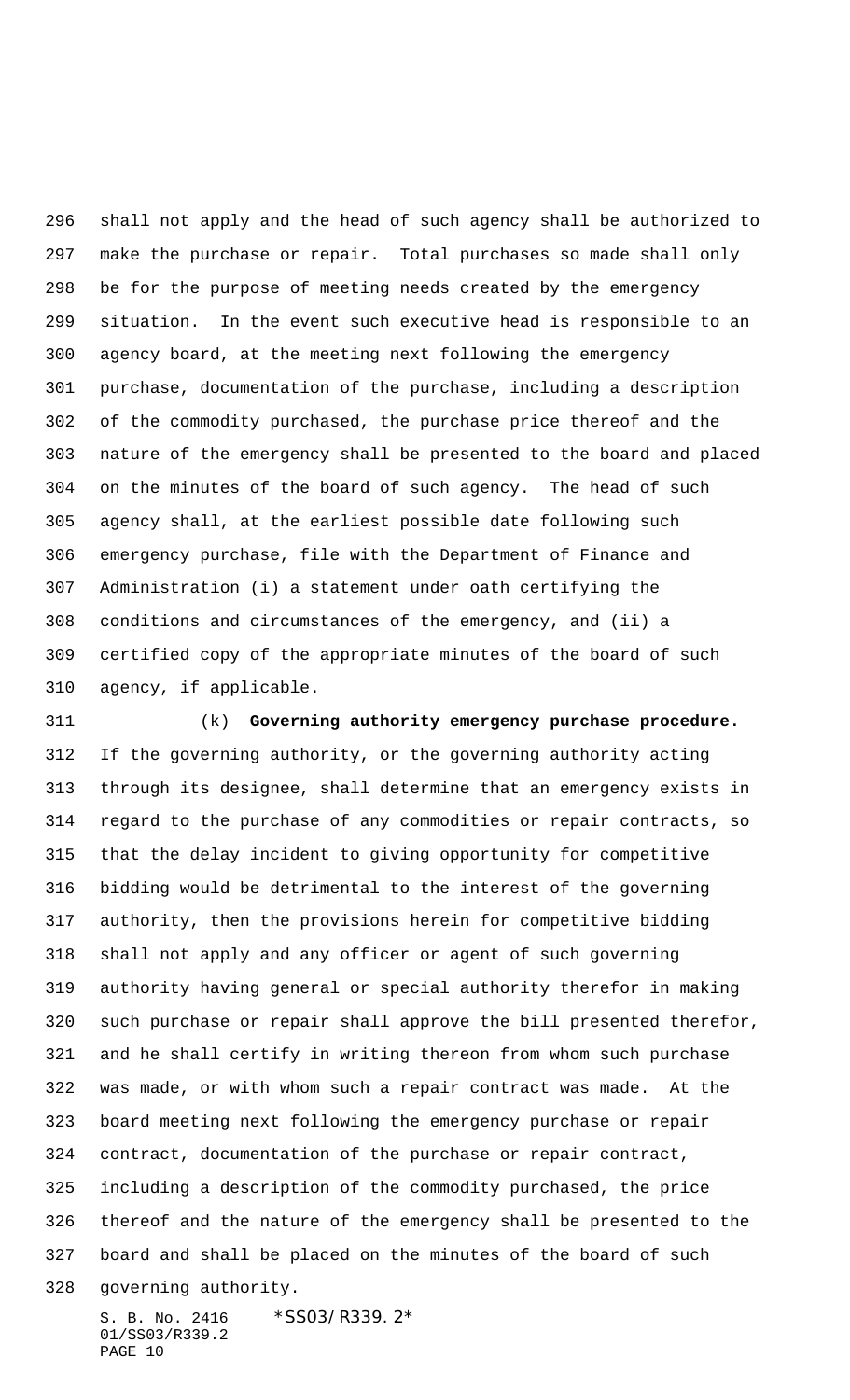(l) **Hospital purchase or lease authorization.** The commissioners or board of trustees of any hospital owned or owned and operated separately or jointly by one or more counties, cities, towns, supervisors districts or election districts, or combinations thereof, may contract with such lowest and best bidder for the purchase or lease of any commodity under a contract of purchase or lease-purchase agreement whose obligatory terms do not exceed five (5) years. In addition to the authority granted herein, the commissioners or board of trustees are authorized to enter into contracts for the lease of equipment or services, or both, which it considers necessary for the proper care of patients if, in its opinion, it is not financially feasible to purchase the necessary equipment or services. Any such contract for the lease of equipment or services executed by the commissioners or board shall not exceed a maximum of five (5) years' duration and shall include a cancellation clause based on unavailability of funds. If such cancellation clause is exercised, there shall be no further liability on the part of the lessee. (m) **Exceptions from bidding requirements.** Excepted from bid requirements are: (i) **Purchasing agreements approved by department.** Purchasing agreements, contracts and maximum price regulations executed or approved by the Department of Finance and Administration. (ii) **Outside equipment repairs.** Repairs to equipment, when such repairs are made by repair facilities in the private sector; however, engines, transmissions, rear axles and/or other such components shall not be included in this exemption when replaced as a complete unit instead of being repaired and the need for such total component replacement is known before disassembly of the component; provided, however, that invoices identifying the equipment, specific repairs made, parts identified by number and name, supplies used in such repairs, and the number of hours of

S. B. No. 2416 \* SS03/R339.2\* 01/SS03/R339.2 PAGE 11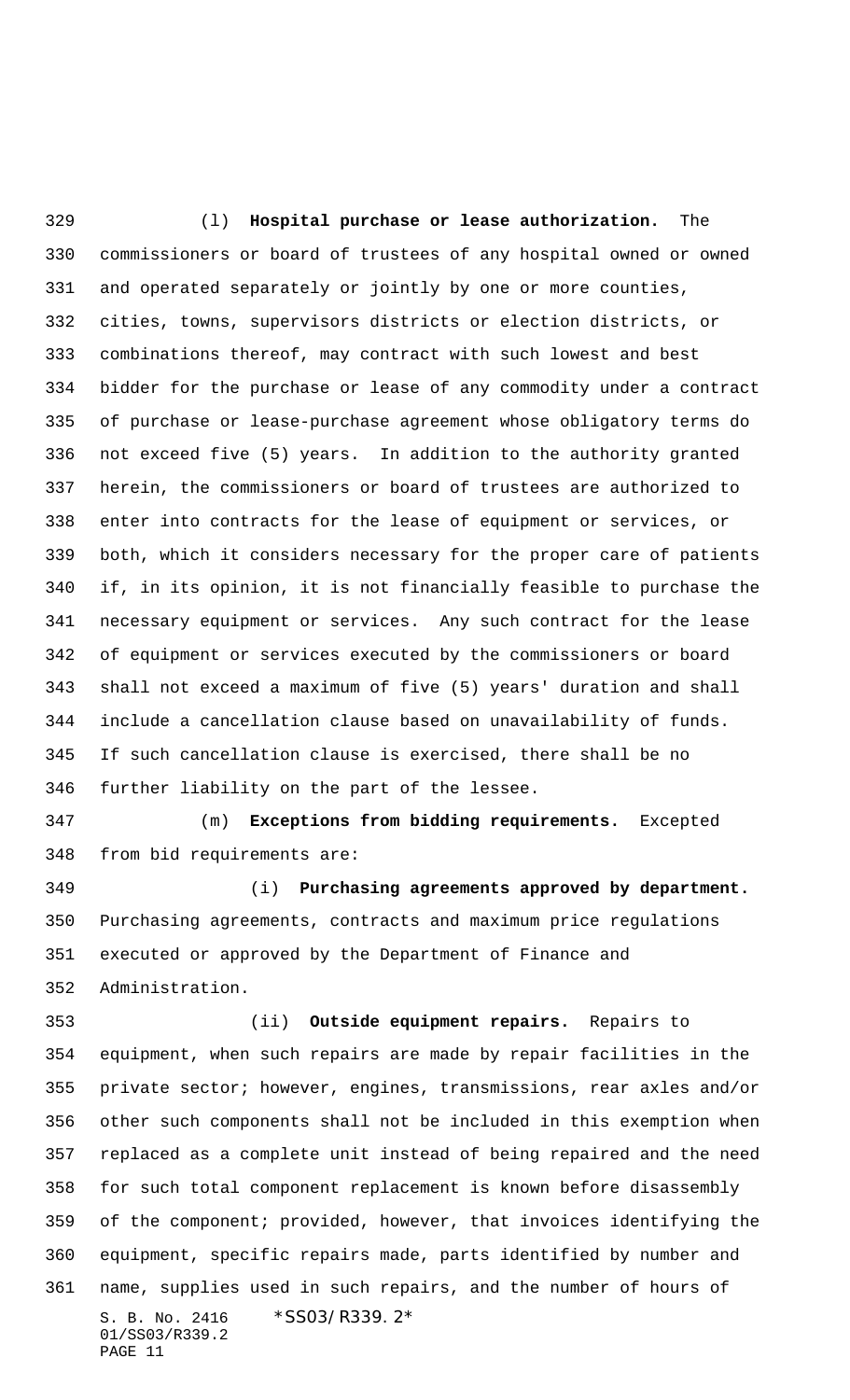labor and costs therefor shall be required for the payment for such repairs.

 (iii) **In-house equipment repairs.** Purchases of parts for repairs to equipment, when such repairs are made by personnel of the agency or governing authority; however, entire assemblies, such as engines or transmissions, shall not be included in this exemption when the entire assembly is being replaced instead of being repaired.

 (iv) **Raw gravel or dirt.** Raw unprocessed deposits of gravel or fill dirt which are to be removed and transported by the purchaser.

 (v) **Governmental equipment auctions.** Motor vehicles or other equipment purchased from a federal or state agency or a governing authority at a public auction held for the purpose of disposing of such vehicles or other equipment. Any purchase by a governing authority under the exemption authorized by this subparagraph (v) shall require advance authorization spread upon the minutes of the governing authority to include the listing of the item or items authorized to be purchased and the maximum bid authorized to be paid for each item or items.

## (vi) **Intergovernmental sales and transfers.**

S. B. No. 2416 \*SS03/R339.2\* 01/SS03/R339.2 PAGE 12 Purchases, sales, transfers or trades by governing authorities or state agencies when such purchases, sales, transfers or trades are made by a private treaty agreement or through means of negotiation, from any federal agency or authority, another governing authority or state agency of the State of Mississippi, or any state agency of another state. Nothing in this section shall permit such purchases through public auction except as provided for in subparagraph (v) of this section. It is the intent of this section to allow governmental entities to dispose of and/or purchase commodities from other governmental entities at a price that is agreed to by both parties. This shall allow for purchases and/or sales at prices which may be determined to be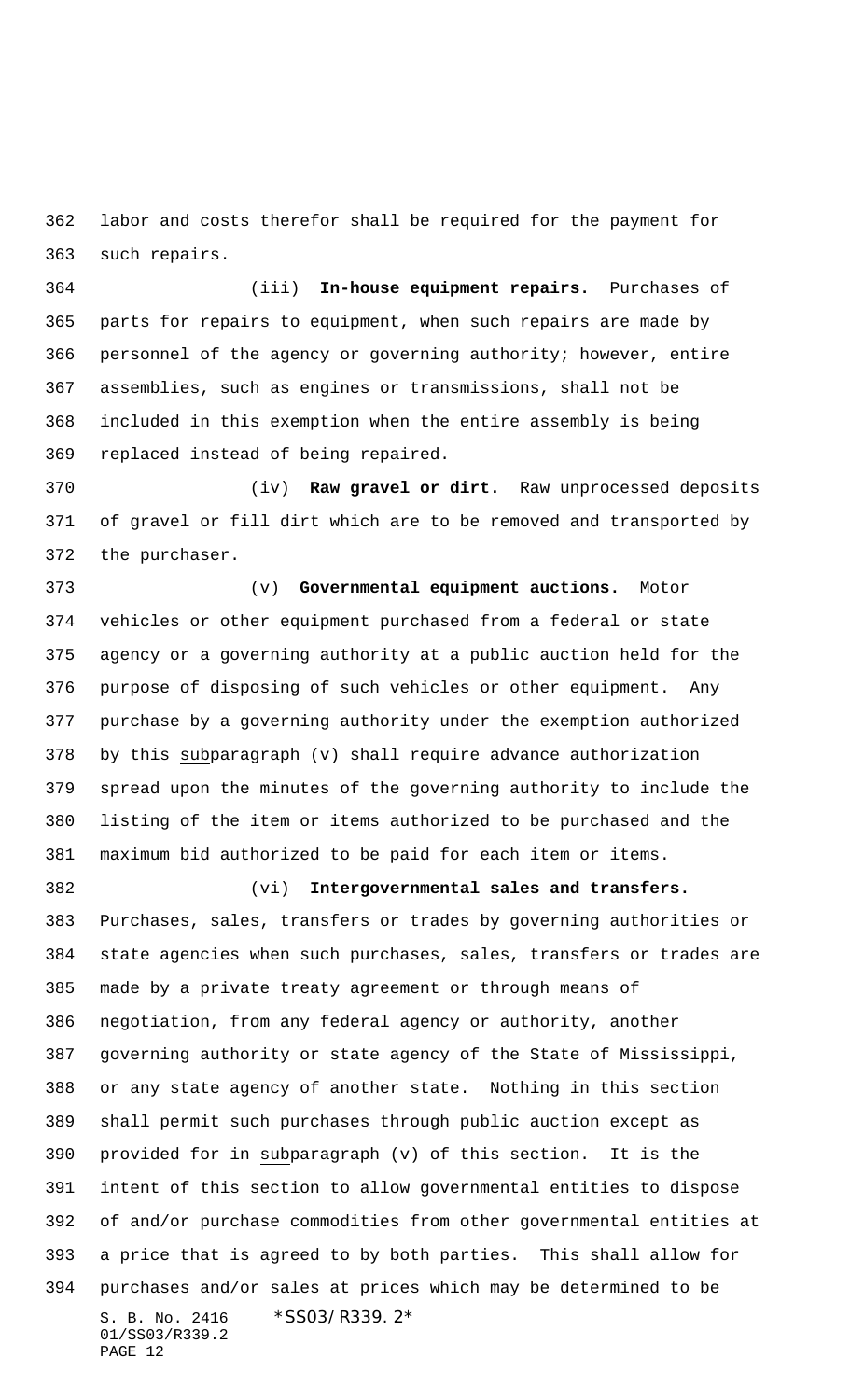below the market value if the selling entity determines that the sale at below market value is in the best interest of the taxpayers of the state. Governing authorities shall place the terms of the agreement and any justification on the minutes, and state agencies shall obtain approval from the Department of Finance and Administration, prior to releasing or taking possession of the commodities.

 (vii) **Perishable supplies or food.** Perishable supplies or foods purchased for use in connection with hospitals, the school lunch programs, homemaking programs and for the feeding of county or municipal prisoners.

 (viii) **Single source items.** Noncompetitive items available from one (1) source only. In connection with the purchase of noncompetitive items only available from one (1) source, a certification of the conditions and circumstances requiring the purchase shall be filed by the agency with the Department of Finance and Administration and by the governing authority with the board of the governing authority. Upon receipt of that certification the Department of Finance and Administration or the board of the governing authority, as the case may be, may, in writing, authorize the purchase, which authority shall be noted on the minutes of the body at the next regular meeting thereafter. In those situations, a governing authority is not required to obtain the approval of the Department of Finance and Administration.

## (ix) **Waste disposal facility construction**

S. B. No. 2416 \*SS03/R339.2\* 01/SS03/R339.2 PAGE 13 **contracts.** Construction of incinerators and other facilities for disposal of solid wastes in which products either generated therein, such as steam, or recovered therefrom, such as materials 424 for recycling, are to be sold or otherwise disposed of; provided, however, in constructing such facilities a governing authority or agency shall publicly issue requests for proposals, advertised for in the same manner as provided herein for seeking bids for public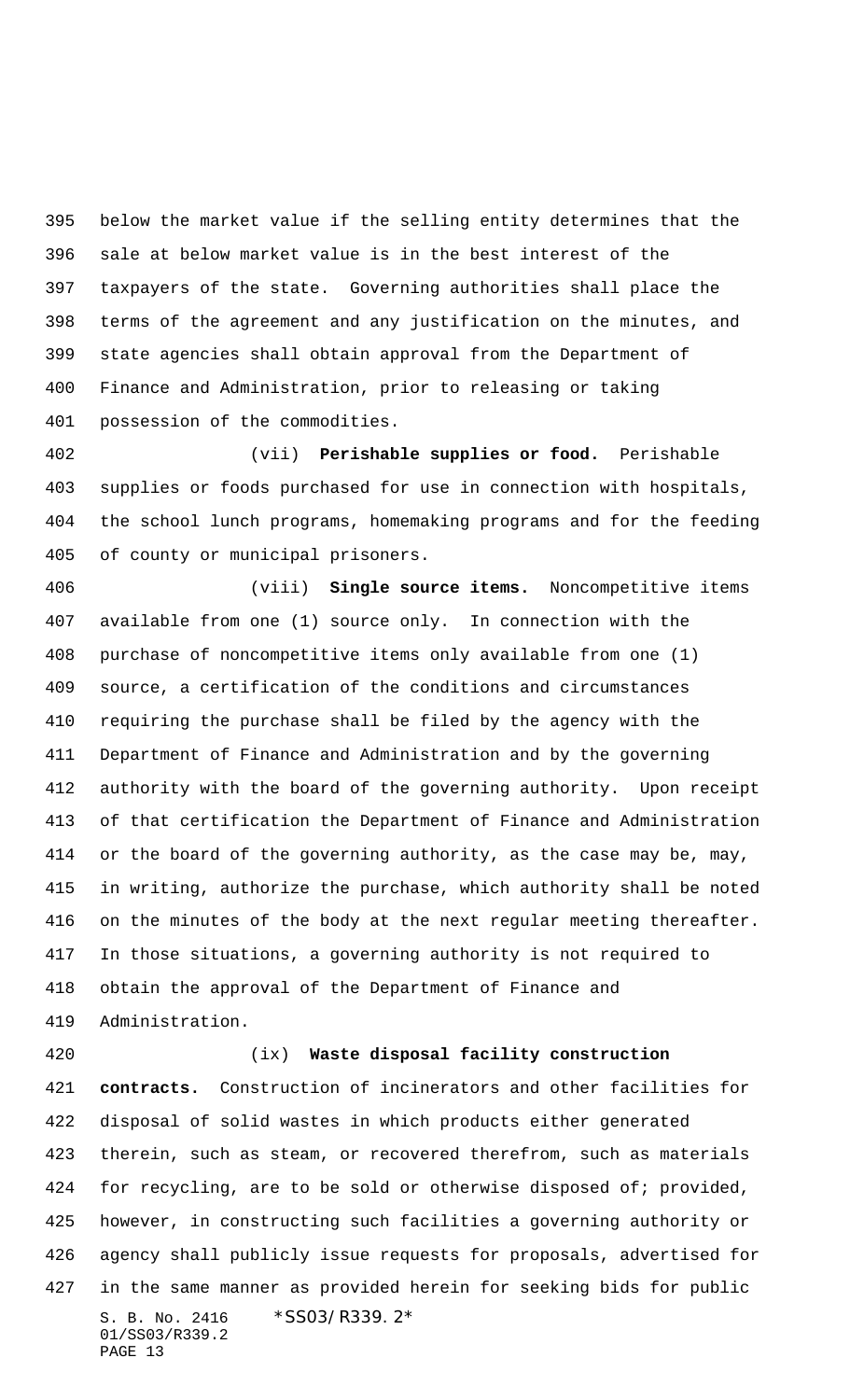construction projects, concerning the design, construction, ownership, operation and/or maintenance of such facilities, wherein such requests for proposals when issued shall contain terms and conditions relating to price, financial responsibility, technology, environmental compatibility, legal responsibilities and such other matters as are determined by the governing authority or agency to be appropriate for inclusion; and after responses to the request for proposals have been duly received, the governing authority or agency may select the most qualified proposal or proposals on the basis of price, technology and other relevant factors and from such proposals, but not limited to the terms thereof, negotiate and enter contracts with one or more of the persons or firms submitting proposals.

 (x) **Hospital group purchase contracts.** Supplies, commodities and equipment purchased by hospitals through group purchase programs pursuant to Section 31-7-38.

 (xi) **Information technology products.** Purchases of information technology products made by governing authorities under the provisions of purchase schedules, or contracts executed or approved by the Mississippi Department of Information Technology Services and designated for use by governing authorities.

 (xii) **Energy efficiency services and equipment.** Energy efficiency services and equipment acquired by school districts, community and junior colleges, institutions of higher learning and state agencies or other applicable governmental entities on a shared-savings, lease or lease-purchase basis pursuant to Section 31-7-14.

 (xiii) **Municipal electrical utility system fuel.** Purchases of coal and/or natural gas by municipally-owned electric power generating systems that have the capacity to use both coal and natural gas for the generation of electric power.

S. B. No. 2416 \* SS03/R339.2\* 01/SS03/R339.2 PAGE 14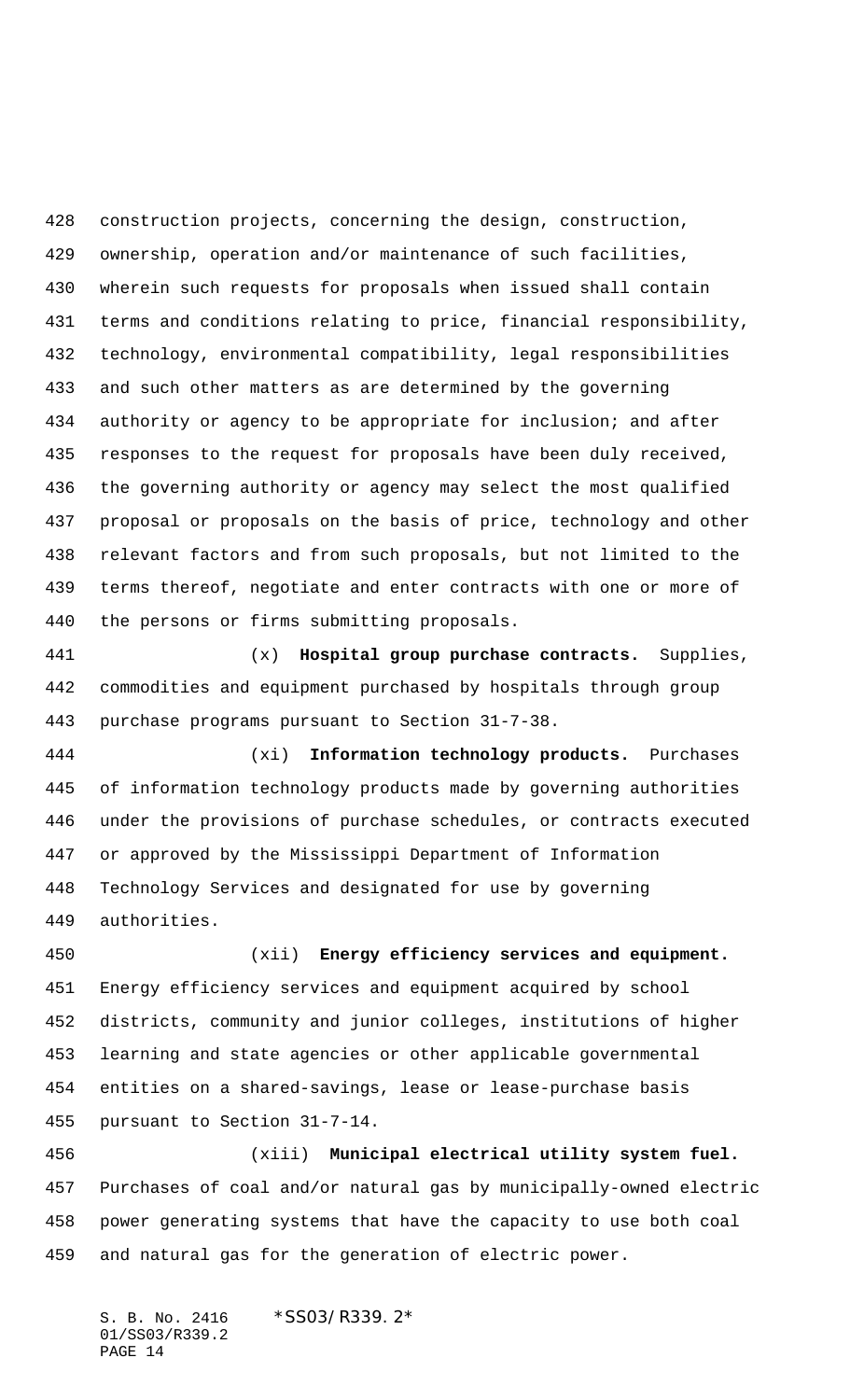(xiv) **Library books and other reference materials.** Purchases by libraries or for libraries of books and periodicals; processed film, video cassette tapes, filmstrips and slides; recorded audio tapes, cassettes and diskettes; and any such items as would be used for teaching, research or other information distribution; however, equipment such as projectors, recorders, audio or video equipment, and monitor televisions are not exempt under this subparagraph.

 (xv) **Unmarked vehicles.** Purchases of unmarked vehicles when such purchases are made in accordance with purchasing regulations adopted by the Department of Finance and Administration pursuant to Section 31-7-9(2).

 (xvi) **Election ballots.** Purchases of ballots printed pursuant to Section 23-15-351.

 (xvii) **Multichannel interactive video systems.** From and after July 1, 1990, contracts by Mississippi Authority for Educational Television with any private educational institution or private nonprofit organization whose purposes are educational in regard to the construction, purchase, lease or lease-purchase of facilities and equipment and the employment of personnel for providing multichannel interactive video systems (ITSF) in the school districts of this state.

 (xviii) **Purchases of prison industry products.** From and after January 1, 1991, purchases made by state agencies or governing authorities involving any item that is manufactured, processed, grown or produced from the state's prison industries.

 (xix) **Undercover operations equipment.** Purchases of surveillance equipment or any other high-tech equipment to be used by law enforcement agents in undercover operations, provided that any such purchase shall be in compliance with regulations established by the Department of Finance and Administration.

S. B. No. 2416 \*SS03/R339.2\* 01/SS03/R339.2 PAGE 15 (xx) **Junior college books for rent.** Purchases by community or junior colleges of textbooks which are obtained for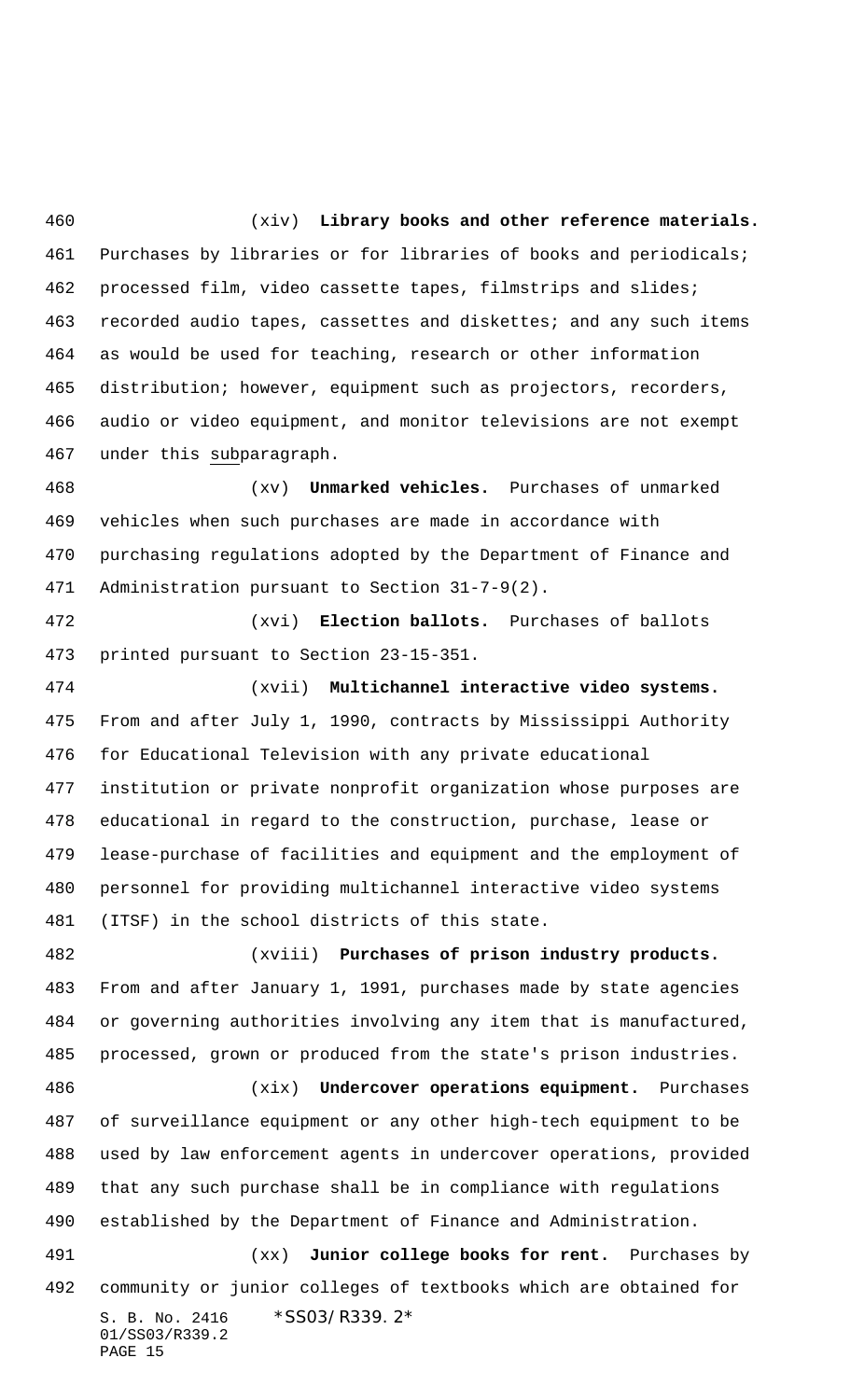the purpose of renting such books to students as part of a book service system.

 (xxi) **Certain school district purchases.** Purchases of commodities made by school districts from vendors with which any levying authority of the school district, as defined in Section 37-57-1, has contracted through competitive bidding procedures for purchases of the same commodities.

 (xxii) **Garbage, solid waste and sewage contracts.** Contracts for garbage collection or disposal, contracts for solid waste collection or disposal and contracts for sewage collection or disposal.

 (xxiii) **Municipal water tank maintenance contracts.** Professional maintenance program contracts for the repair or maintenance of municipal water tanks, which provide professional services needed to maintain municipal water storage tanks for a fixed annual fee for a duration of two (2) or more years.

 (xxiv) **Purchases of Mississippi Industries for the Blind products.** Purchases made by state agencies or governing authorities involving any item that is manufactured, processed or produced by the Mississippi Industries for the Blind.

 (xxv) **Purchases of state-adopted textbooks.** Purchases of state-adopted textbooks by public school districts. (xxvi) **Certain purchases under the Mississippi Major Economic Impact Act**. Contracts entered into pursuant to the provisions of Section 57-75-9(2) and (3).

 (xxvii) **Fiber optic right-of-way permit fees paid by providing equipment or services in lieu of cash or negotiable instrument.** Permit fees paid by providing equipment or services pursuant to Section 1 of Senate Bill No. 2416, 2001 Regular Session.

S. B. No. 2416 \*SS03/R339.2\* (n) **Term contract authorization.** All contracts for the purchase of:

01/SS03/R339.2 PAGE 16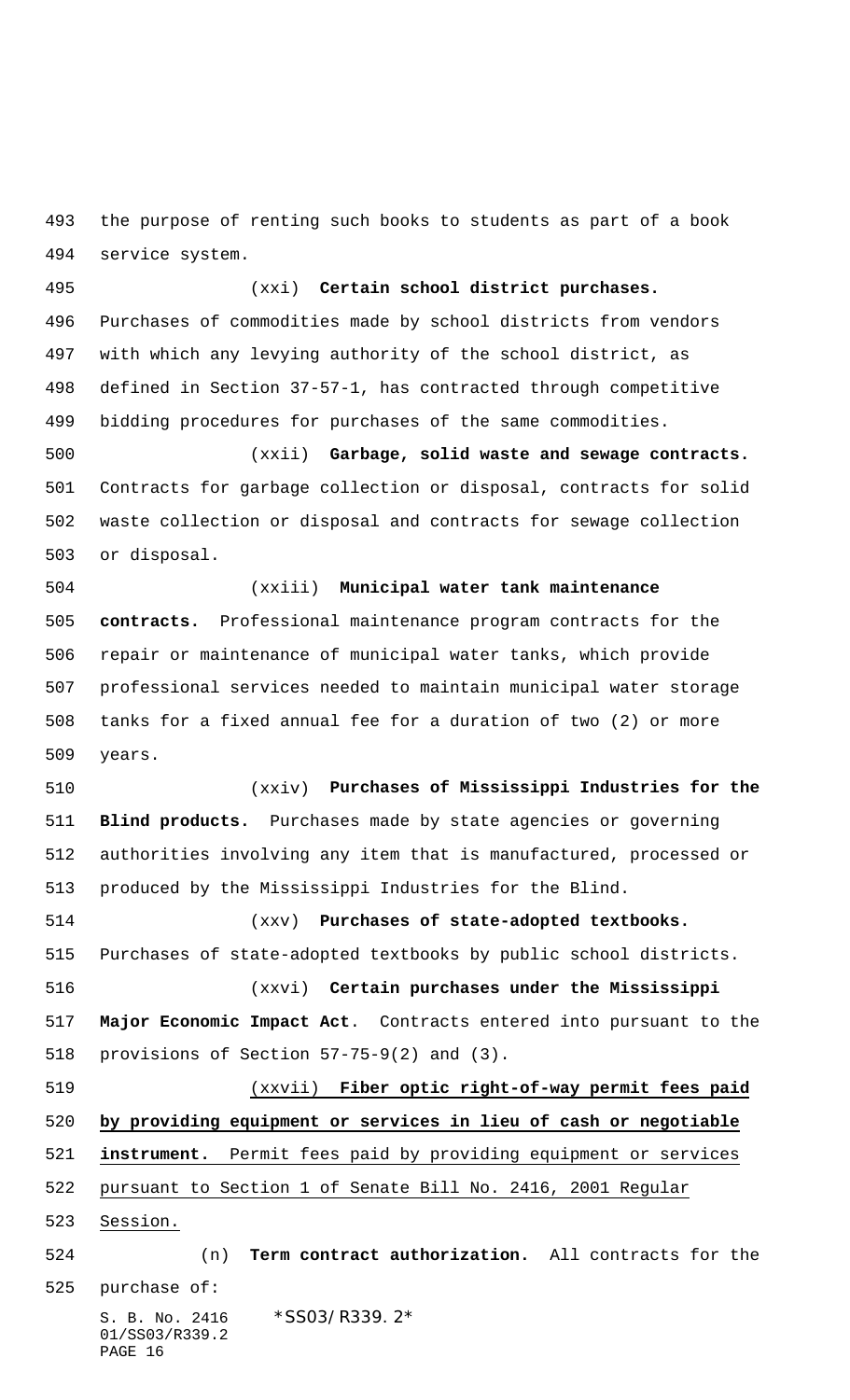(i) All contracts for the purchase of commodities, equipment and public construction (including, but not limited to, repair and maintenance), may be let for periods of not more than sixty (60) months in advance, subject to applicable statutory provisions prohibiting the letting of contracts during specified periods near the end of terms of office. Term contracts for a period exceeding twenty-four (24) months shall also be subject to ratification or cancellation by governing authority boards taking office subsequent to the governing authority board entering the contract.

 (ii) Bid proposals and contracts may include price adjustment clauses with relation to the cost to the contractor based upon a nationally published industry-wide or nationally published and recognized cost index. The cost index used in a price adjustment clause shall be determined by the Department of Finance and Administration for the state agencies and by the governing board for governing authorities. The bid proposal and contract documents utilizing a price adjustment clause shall contain the basis and method of adjusting unit prices for the change in the cost of such commodities, equipment and public construction.

S. B. No. 2416 \*SS03/R339.2\* 01/SS03/R339.2 PAGE 17 (o) **Purchase law violation prohibition and vendor penalty.** No contract or purchase as herein authorized shall be made for the purpose of circumventing the provisions of this section requiring competitive bids, nor shall it be lawful for any person or concern to submit individual invoices for amounts within those authorized for a contract or purchase where the actual value of the contract or commodity purchased exceeds the authorized amount and the invoices therefor are split so as to appear to be authorized as purchases for which competitive bids are not required. Submission of such invoices shall constitute a misdemeanor punishable by a fine of not less than Five Hundred Dollars (\$500.00) nor more than One Thousand Dollars (\$1,000.00),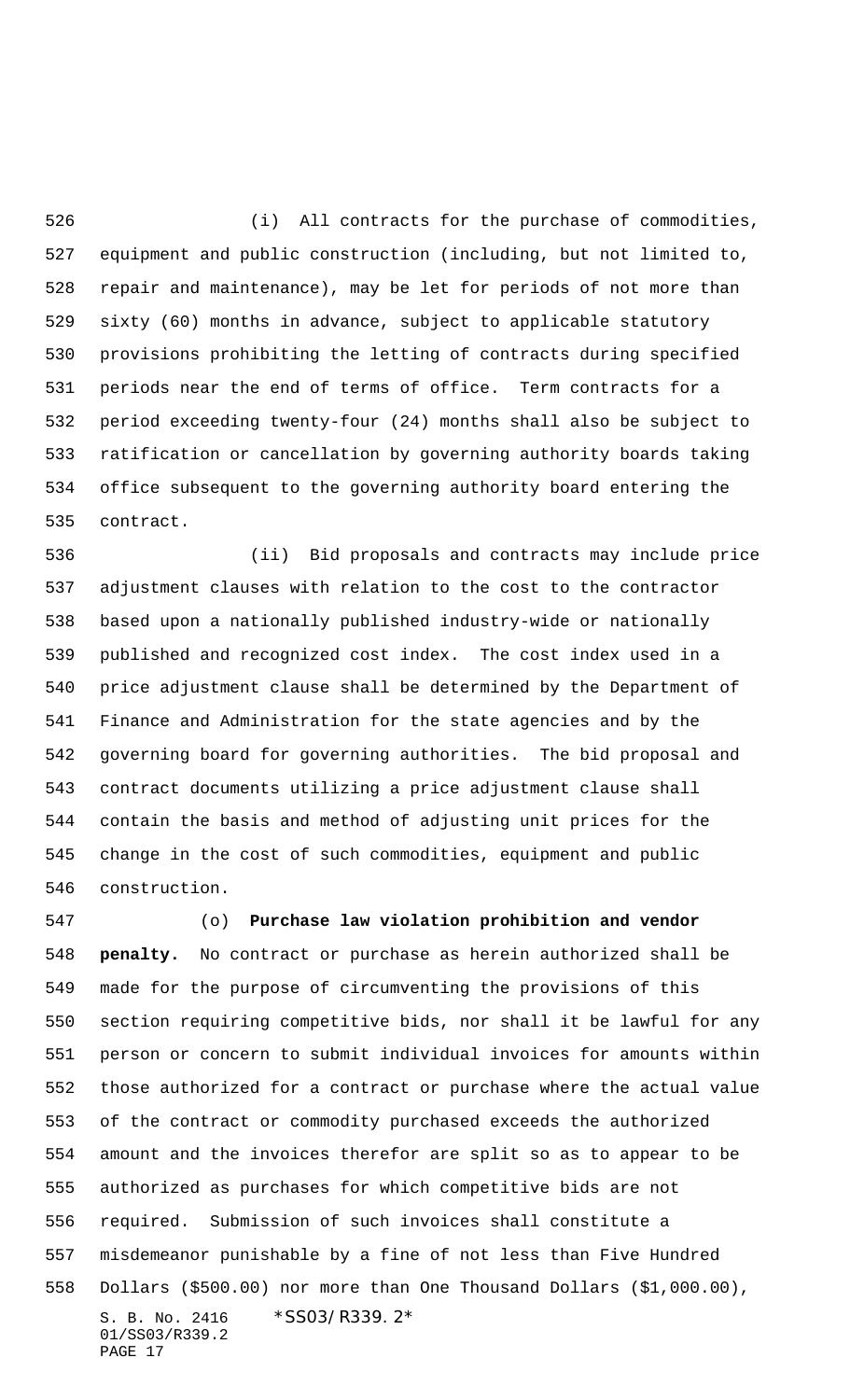or by imprisonment for thirty (30) days in the county jail, or both such fine and imprisonment. In addition, the claim or claims submitted shall be forfeited.

 (p) **Electrical utility petroleum-based equipment purchase procedure.** When in response to a proper advertisement therefor, no bid firm as to price is submitted to an electric utility for power transformers, distribution transformers, power breakers, reclosers or other articles containing a petroleum product, the electric utility may accept the lowest and best bid therefor although the price is not firm.

 (q) **Fuel management system bidding procedure.** Any governing authority or agency of the state shall, before contracting for the services and products of a fuel management or fuel access system, enter into negotiations with not fewer than two (2) sellers of fuel management or fuel access systems for competitive written bids to provide the services and products for the systems. In the event that the governing authority or agency cannot locate two (2) sellers of such systems or cannot obtain bids from two (2) sellers of such systems, it shall show proof that it made a diligent, good-faith effort to locate and negotiate with two (2) sellers of such systems. Such proof shall include, but not be limited to, publications of a request for proposals and letters soliciting negotiations and bids. For purposes of this paragraph (q), a fuel management or fuel access system is an automated system of acquiring fuel for vehicles as well as management reports detailing fuel use by vehicles and drivers, and the term "competitive written bid" shall have the meaning as defined in paragraph (b) of this section. Governing authorities and agencies shall be exempt from this process when contracting for the services and products of a fuel management or fuel access systems under the terms of a state contract established by the Office of Purchasing and Travel.

S. B. No. 2416 \* SS03/R339.2\* 01/SS03/R339.2 PAGE 18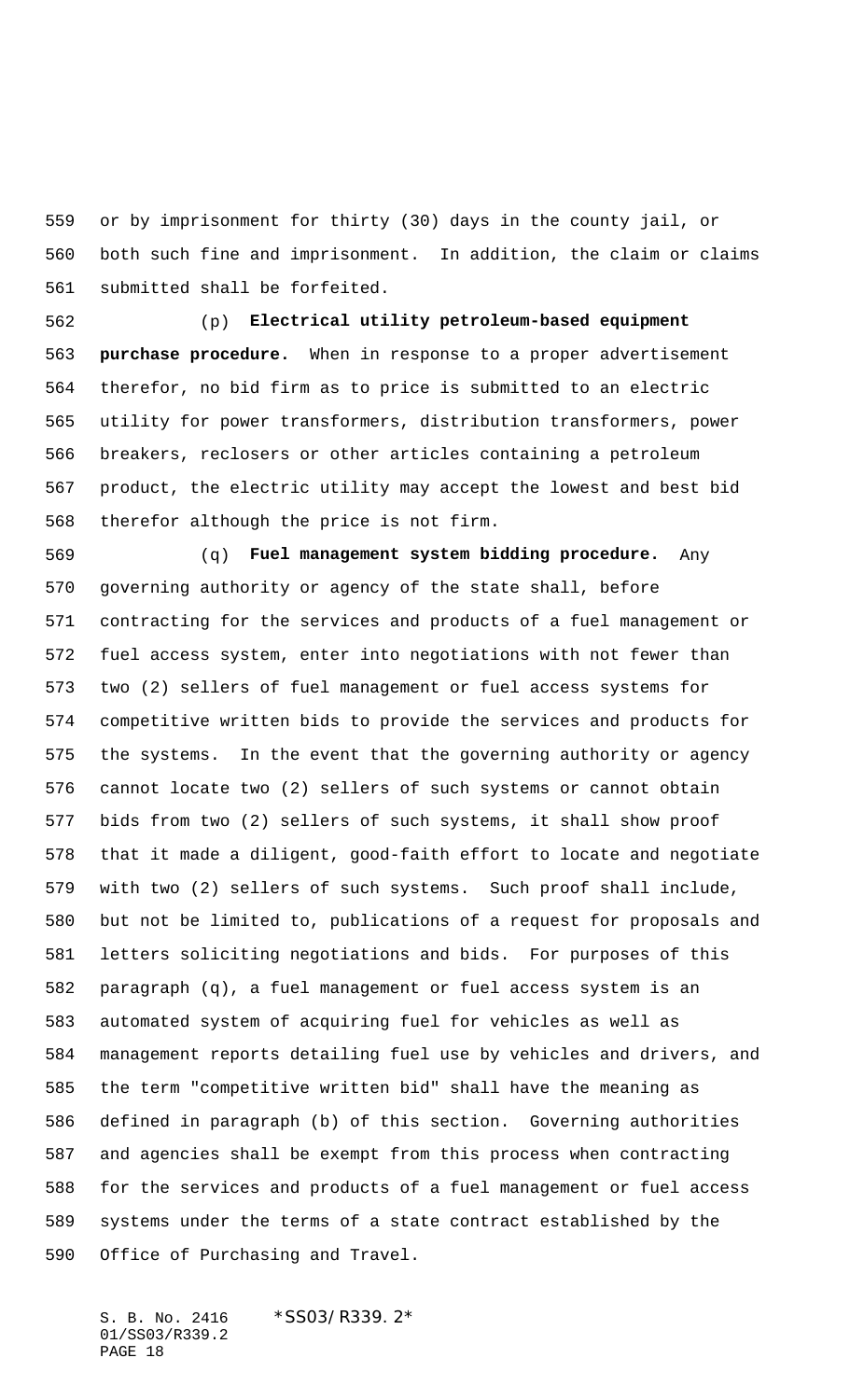S. B. No. 2416 \*SS03/R339.2\* 01/SS03/R339.2 PAGE 19 (r) **Solid waste contract proposal procedure.** Before entering into any contract for garbage collection or disposal, contract for solid waste collection or disposal or contract for sewage collection or disposal, which involves an expenditure of more than Fifty Thousand Dollars (\$50,000.00), a governing authority or agency shall issue publicly a request for proposals concerning the specifications for such services which shall be advertised for in the same manner as provided in this section for seeking bids for purchases which involve an expenditure of more than Ten Thousand Dollars (\$10,000.00). Any request for proposals when issued shall contain terms and conditions relating to price, financial responsibility, technology, legal responsibilities and other relevant factors as are determined by the governing authority or agency to be appropriate for inclusion; all factors determined relevant by the governing authority or agency or required by this paragraph (r) shall be duly included in the advertisement to elicit proposals. After responses to the request for proposals have been duly received, the governing authority or agency shall select the most qualified proposal or proposals on the basis of price, technology and other relevant factors and from such proposals, but not limited to the terms thereof, negotiate and enter contracts with one or more of the persons or firms submitting proposals. If the governing authority or agency deems none of the proposals to be qualified or otherwise acceptable, the request for proposals process may be reinitiated. Notwithstanding any other provisions of this paragraph, where a county with at least thirty-five thousand (35,000) nor more than forty thousand (40,000) population, according to the 1990 federal decennial census, owns or operates a solid waste landfill, the governing authorities of any other county or municipality may contract with the governing authorities of the county owning or operating the landfill, pursuant to a resolution duly adopted and spread upon the minutes of each governing authority involved, for garbage or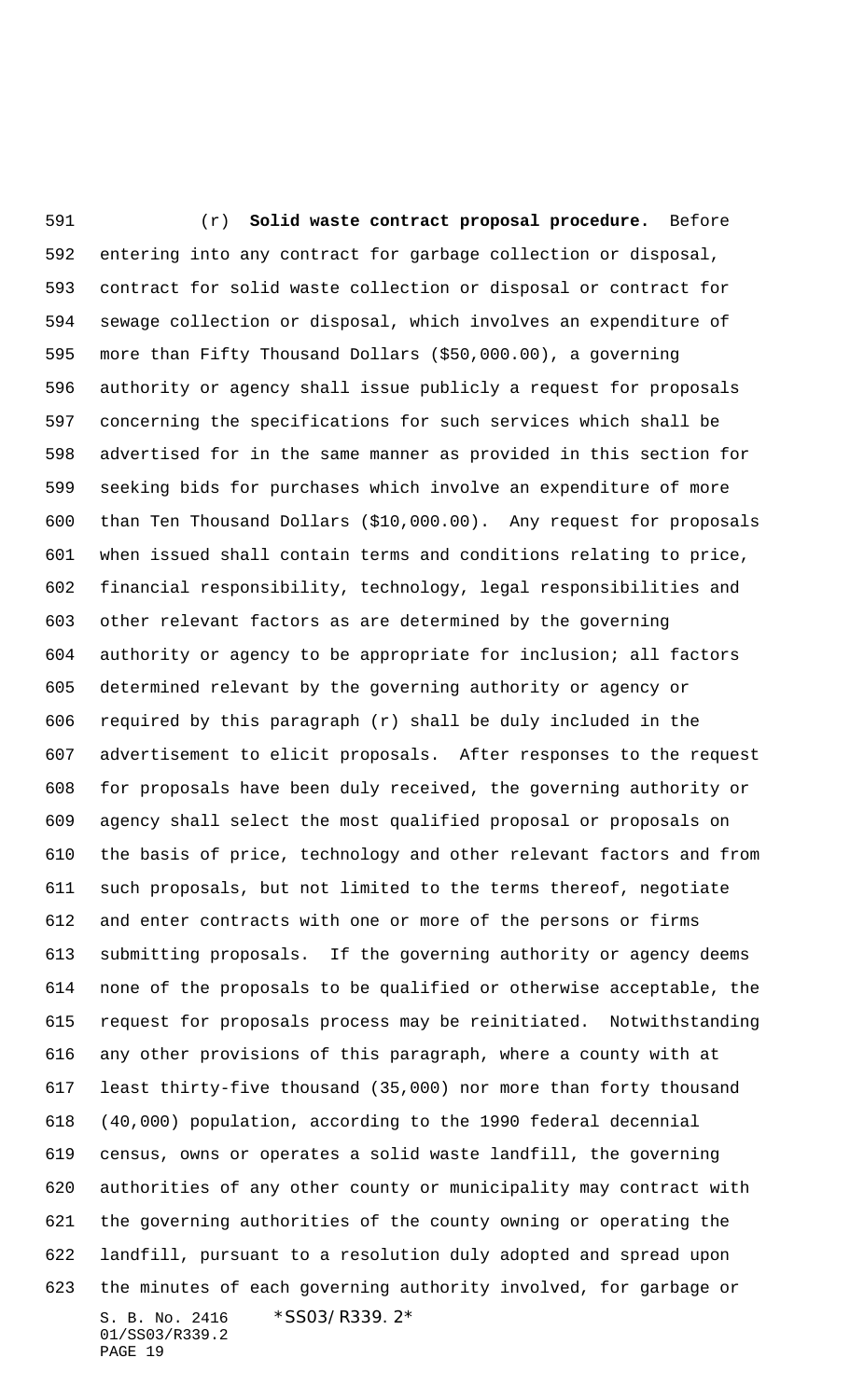solid waste collection or disposal services through contract negotiations.

 (s) **Minority set aside authorization.** Notwithstanding any provision of this section to the contrary, any agency or governing authority, by order placed on its minutes, may, in its discretion, set aside not more than twenty percent (20%) of its anticipated annual expenditures for the purchase of commodities from minority businesses; however, all such set-aside purchases shall comply with all purchasing regulations promulgated by the Department of Finance and Administration and shall be subject to bid requirements under this section. Set-aside purchases for which competitive bids are required shall be made from the lowest and best minority business bidder. For the purposes of this paragraph, the term "minority business" means a business which is owned by a majority of persons who are United States citizens or permanent resident aliens (as defined by the Immigration and Naturalization Service) of the United States, and who are Asian, Black, Hispanic or Native American, according to the following definitions:

 (i) "Asian" means persons having origins in any of the original people of the Far East, Southeast Asia, the Indian subcontinent, or the Pacific Islands.

 (ii) "Black" means persons having origins in any black racial group of Africa.

 (iii) "Hispanic" means persons of Spanish or Portuguese culture with origins in Mexico, South or Central America, or the Caribbean Islands, regardless of race.

 (iv) "Native American" means persons having origins in any of the original people of North America, including American Indians, Eskimos and Aleuts.

S. B. No. 2416 \* SS03/R339.2\* 01/SS03/R339.2 PAGE 20 (t) **Construction punch list restriction.** The architect, engineer or other representative designated by the agency or governing authority that is contracting for public